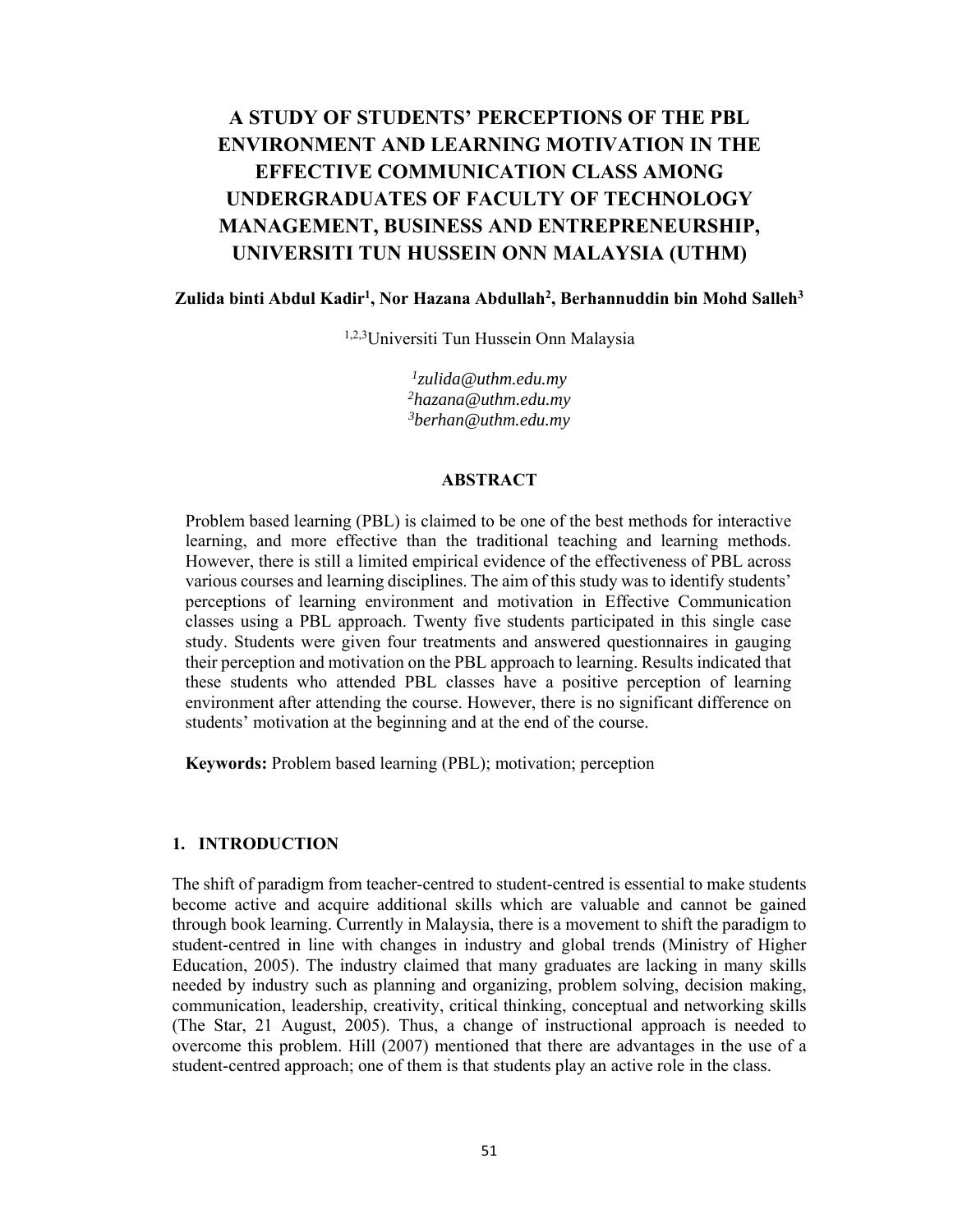A student-centred approach encourages communication among the students. Students interact with peers and the facilitator in class. With this environment, where students are being active in class, it is seen that a student-centered approach is one of the ways to address students' problem such as being passive and less functional in the workplace when they graduate (Ministry of Higher Education, 2005). One of the most popular student-centered approaches is Problem Based Learning (PBL). Previous studies have proved that PBL has a positive effect on higher education students in various disciplines (Chapman, 2002, Kim & Kwon, 2003, Goodnough & Woei, 2008, Selcuk & Caliskan, 2010) such as engineering, law, and even in high schools (Selcuk & Caliskan, 2010). Students not only acquire content knowledge but also develop their problem solving skills, critical and creative thinking skills, cooperative and communication skills, as well as learning how to adapt to changes (Albanese & Mitchell, 1993). Although there are various ways of implementing PBL, they share the same goals such as having flexible knowledge, self-directed learning, effective problem-solving skills, and intrinsic motivation (Hmelo-Silver, 2004). Other than that, PBL offers students the opportunity to develop their lifelong learning skills and flexible understanding. PBL requires the learners to be active and work in groups and changes the role of teachers (Hmelo-Silver, 2004).

Although PBL has generally been accepted as a valuable instructional option, there are several issues regarding the effectiveness of PBL. Among the issues are what do students learn and how they do it (Hmelo-Silver, 2004), students' perception towards PBL (Selcuk & Caliskan, 2010), the issue of motivation - whether the students are motivated or not in PBL classes (Hmelo-Silver, 2004), the type of self-directed learners that students become (Hmelo-Silver, 2004; Berkson, 1993 in Gijbels et al., 2005), the issue of collaboration among the students (Gijbels et.al., 2005; Hmelo-Silver), how do students construct an extensive and flexible knowledge based and have increased content knowlege (Gijbels et al., 2005; Colliver, (2000) in Norman & Schmidt (2000), Hmelo-Silver, (2004), the cost, time and commitment of implementing PBL (Albanese & Mitchell, 1993), and the issue of whether the students are become better problem-solvers after attending PBL classes (Berkson, 1993 in Gijbels et al., 2005; Hmelo-Silver, 2004). Few studies have been conducted in Malaysia regarding the students' perception of PBL (NurIzzati, 2010; Neo & Neo, 2005). Both studies agreed that various design variables of PBL are able to enhance students' learning as students enjoy the learning process, creating positive perceptions towards group work and the learning experience, and enhancing students' involvement in learning. However, Nur Izzati (2010) conducted the study among secondary school students, while Neo and Neo (2005) did the study among private university students. Therefore, this study focuses on two significant issues: the perception of the learning environment and motivation of first degree students. Do first degree students have positive perceptions of this learning approach? The literature shows that many students prefer to have PBL as their learning approach rather than traditional methods (Albanese & Mitchell, 1993; Selcuk & Caliskan, 2010). Furthermore, PBL is designed to enhance students' motivation (Hmelo-Silver, 2004), therefore, it is believed that there will be significant difference in the motivation of students after attending PBL classes.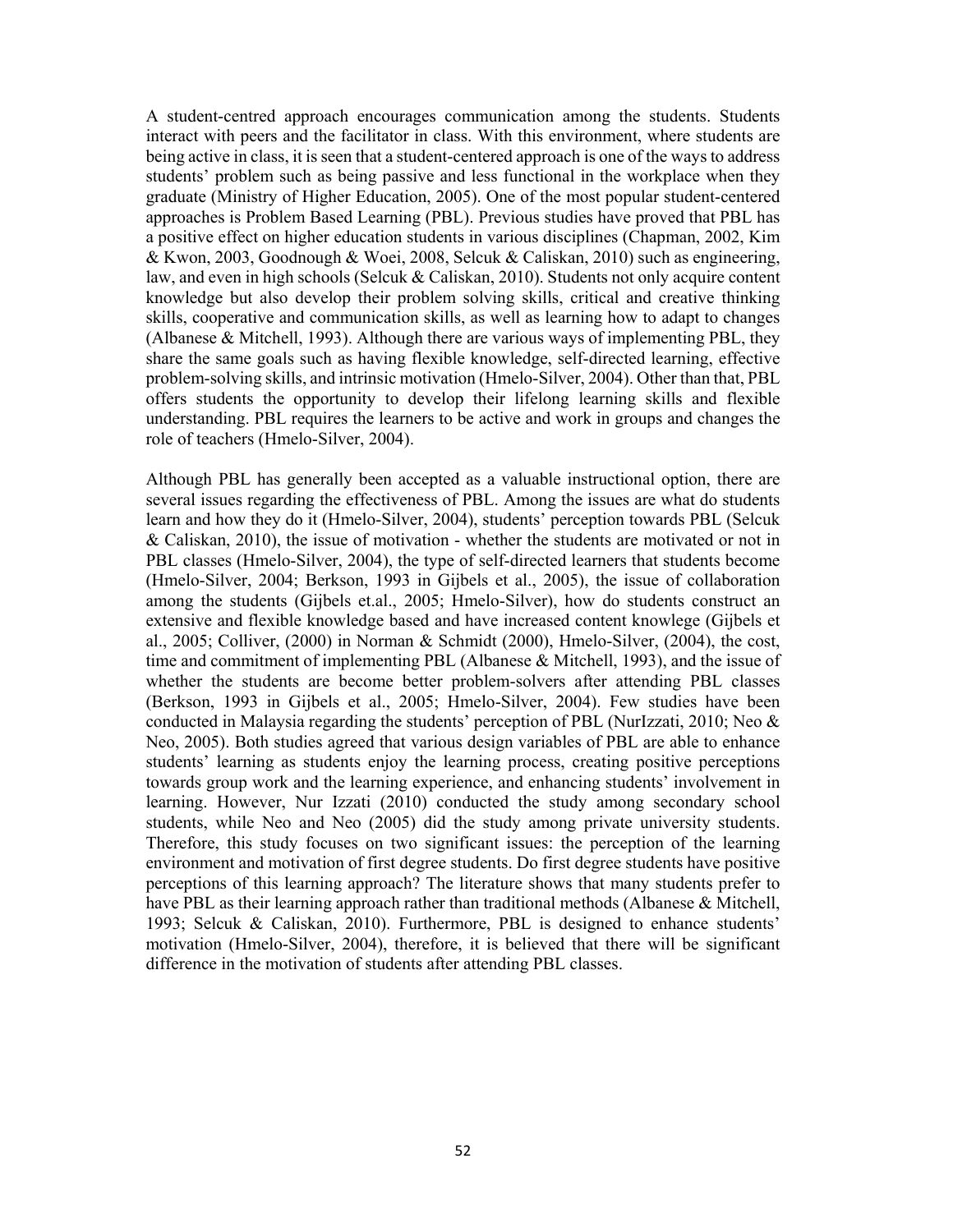#### **2. THE IMPLEMENTATION OF PBL IN UTHM, MALAYSIA**

PBL was first introduced in Universiti Tun Hussein Onn Malaysia (UTHM) in 2005. At the beginning of its implementation, complaints were received from both the students and the lecturers. Lecturers complained that they have to prepare large amounts of work and spend time designing the problems. For the students' part, they have to put in extra time to get materials and prepare for presentations. Furthermore, they need to spend time meeting with group members as the tasks given should be completed or solved by groups. In addition, management needs to allocate some funding to conduct training for lecturers, prepare the facilities to suit a PBL environment (such as new rooms in the new buildings which are designed to fulfil the needs of PBL), a new library with small rooms for PBL group discussions, campus television (the University Campus Interactive Television (UCiTV)), and the Learning Management System known as Blackboard, (Berhannudin, 2011).

The implementation of PBL is process oriented. Groups which consist of four to five members are formed and a leader is selected to manage the group. The leader's role may be passed amongst other group members based on the tasks given. Once the leader receives the problem or task from the lecturer, he/she needs to conduct discussion to understand the problem, prepare a FILA (Facts, Ideas, Learning Outcomes and Action) table and delegate the tasks. Discussions are conducted outside the classroom, due to lack of class time. Students need to discuss problems thatoccurred while completing the tasks. They also need to find ways to solve the problems, read materials on the tasks assigned, prepare presentations and produce the portfolio to be submitted at the end of the semester (Berhannudin, 2011). The course in Effective Communication is delivered in English and the syllabus covers three major topics: meetings, tools of advertisement and interviews. Each topic has several sub-topics. For instance, in meetings the students need to know how to prepare memos, take minutes of meetings, conduct meetings, and understand the roles of a chairperson and meeting participants. Students were given a scenario of a meeting as a problem, and they needed to discuss in their group, starting by identifying the problem and completing the FILA table. Three formal meetings were conducted in class. The agenda of the meetings depended on the main objective of the course, that is, towards the end of the semester, students need to sell their products in order to gain profit. The best group with the highest profit wins the competition. All the activities conducted were inter-related; starting with the establishment of the company, business products, conducting interviews to obtain information on running a business from business owners, advertising the products and finally, selling the product. In addition, students need to prepare the presentations, reflective writings and a portfolio of the business, which had to be submitted during the final class of the semester.

### **3. PERCEPTIONS OF THE LEARNING ENVIRONMENT**

Albanese and Mitchell (1993) claimed that students found PBL more nurturing and enjoyable compared to conventional instruction. Furthermore, students in PBL settings performed as well and sometimes better on clinical examinations and faculty evaluations than those in conventional settings. Ali, et al. (2005) conducted a study on the implementation of PBL in a local setting and point out several challenges to its implementation. The most challenging is the readiness of both lecturers and students to adapt these new formats of PBL in the process of teaching and learning. It is difficult to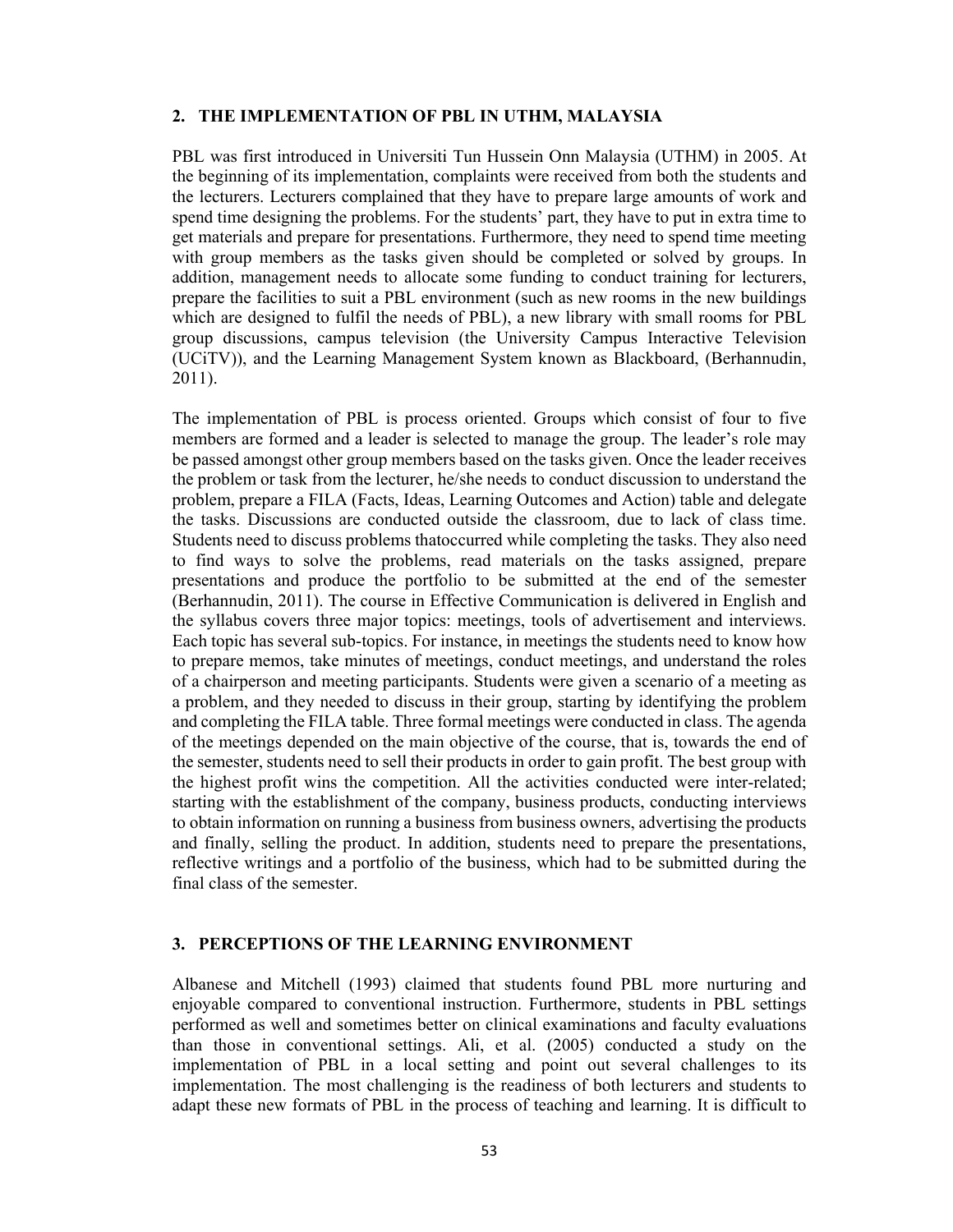convince them to shift the paradigm and this is common in the early stage of the implementation. Ahlfedlt and Overland (2002) shared similar experience when they discover that not all students and lecturers are in favour with the shift from teacher to student-centred. Selcuk and Caliskan (2010) conducted a study on 25 first year students, where they were divided into experimental and control groups. They were comparing the effects of problem based learning and traditional methods on students' and teachers' satisfaction with an introductory physics course. Results revealed that PBL students showed a more positive attitude towards the course in terms of quality of instruction and teaching methods and activities. However, the traditional instruction group did not demonstrate any substantial progress in any of the satisfaction dimensions.

## **4. MOTIVATION IN PROBLEM BASED LEARNING**

Motivation is associated with learning and performance. Motivation can influence what, when, and how we learn (Schunk et al., 2008). Students are motivated to learn about a topic and to engage themselves with learning activities where they believe that by involving themselves with these activities;it may help them with the learning process. Students focus on the instruction given, the preparation of materials, discussion with peers and lecturers as well as taking notes during lectures (Schunk et al., 2008). Song and Grabowski (2006) stated that intrinsic motivation is one important factor related to ill-structured problem solving success, where students are willing to engage in goal-oriented tasks and students working in groups in handling tasks given by the facilitator. It is believed that the design of the tasks and study activities can increase intrinsic motivation (Wijnia et al. 2010).

One of the main goals of implementing problem-based learning is to enhance the intrinsic motivation of the students (Hmelo-Silver, 2004; Wijnia et al. 2010). This is supported by a number of studies, for instance those conducted by Hmelo-Silver (2004), Norman and Schmidt (1992 in Wijnia et.al. 2010) and Berkson (1993 in Gijbels et al., 2005). Hmelo (2004) mentioned that there are other studies which investigate intrinsic motivation. The findings from these studies show that PBL can influence intrinsic motivation.

Several quasi-experimental studies were conducted in comparing PBL and non-PBL approaches to learning. One example, a study by Sungur and Tekkaya (2006), found that the PBL group scored significantly higher on intrinsic goal orientation and task value compared to the control group. Based on the literature on students' perception towards PBL and motivation to learn, it can be hypothesized that there is a significant change on perceptions of students of the learning environment with the application of PBL approach in their learning process. There is also a significant difference on students' motivation to learn in PBL and non PBL classes.

## **5. METHODOLOGY**

This is a single case study using questionnaires to provide rich descriptions for measuring students' perception of the learning environment and their motivation towards the implementation of PBL. The participants of this study were twenty five first year second semester students of the management program at Universiti Tun Hussein Onn Malaysia. After the briefing on PBL, the participants of the PBL group were given the questionnaire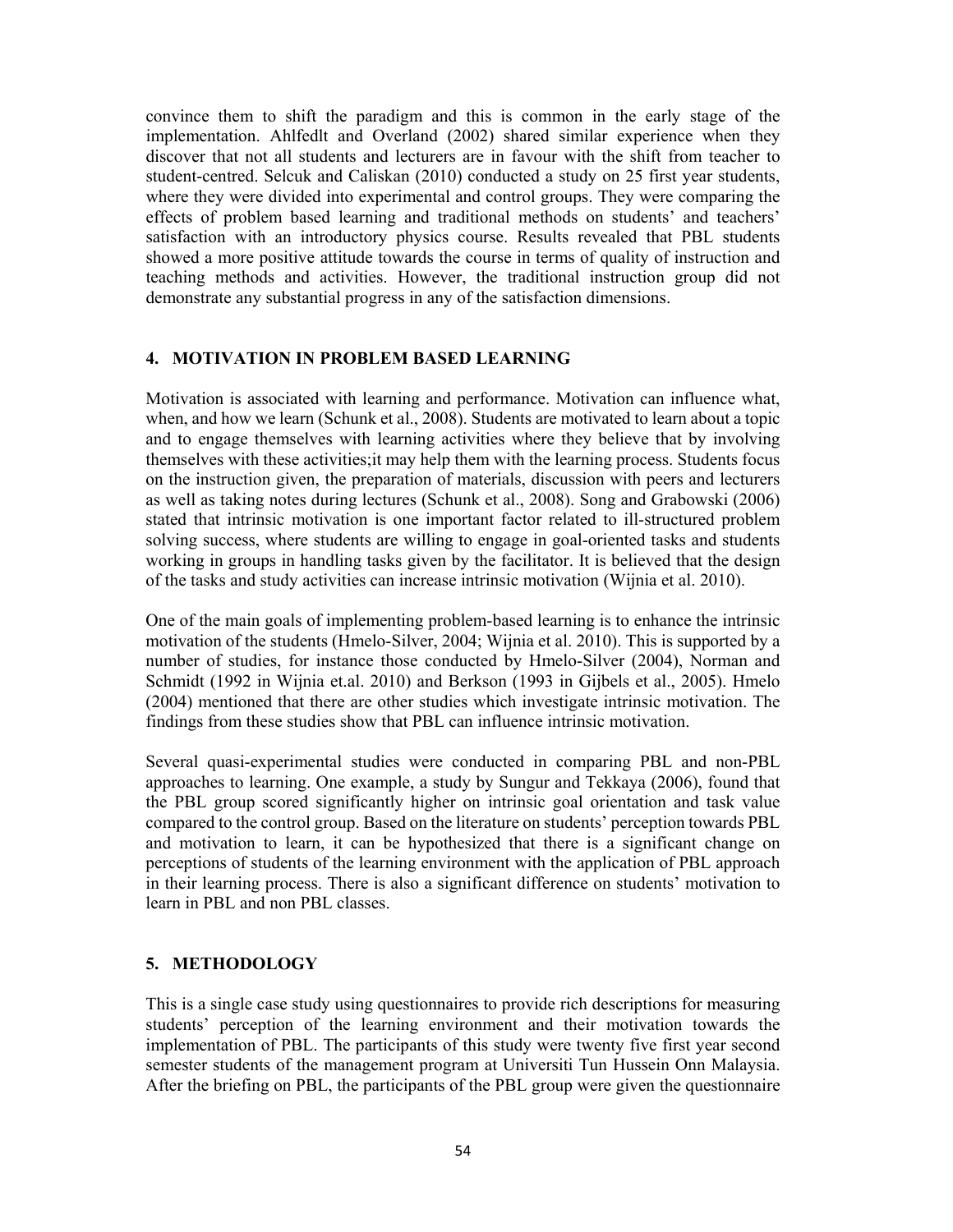to obtain their view of the learning environment and motivation about the course. This was to get their views and motivation before experiencing the PBL approach.

The questionnaire was adapted from established questionnaires: Motivated Strategies for Learning Questionnaire by Pintrich and DeGroot (1990) and PBL Learning Environment by Senocak (2009). The researchers adapted these questionnaires since the validity and reliability of these questionnaires had been established. Four questions from the Motivated Strategies for Learning Questionnaire, specifically on the intrinsic motivation, were used. The researcher selected questions which were suitable for the objectives of the research. The Motivated Strategies for Learning Questionnaire (MSLQ) has been used widely in research to measure motivation in learning. As for the learning environment, although there are many inventories of the learning environment, such as the inventory by Fraser and Walberg (1991 in Senocak, 2009), there has been limited focus on PBL. Therefore, the Senocak inventory of the learning environment was chosen as this inventory claims to be one of the first inventories of the PBL learning environment (Senocak, 2009).

The perception towards the PBL learning environment is measured on three aspects: teacher support, commitment towards learning, and perception of collaborative work. The data were analysed using Wilcoxon tests. This test was selected to compare the two related samples in assessing whether there is any significant difference in perception of the learning environment and motivation to learn at the beginning and at the end of the course. Furthermore, the number of respondents is 25, thus it can be concluded that this test is the most appropriate test to be used.

## **6. RESULTS**

The first objective of this study is to determine the students' perception of the learning environment and the application of a PBL approach in their learning process. Elaboration on this subject is illustrated based on the analysis of the questions on the learning environment among students after attending the PBL class.

**Table 1: Wilcoxon Test of Students' Perception on Learning Environment – before and after Treatments (n=25)** 

| Learning pre-<br>Learning post | ን ደ17<br>$-$<br>، ۱ ن.پ | 0.001 |  |
|--------------------------------|-------------------------|-------|--|

Table 1 further show the students' perception of the learning environment based on the questionnaire given to students at the beginning and at the end of semester. Results reveal that students showed a positive perception of the PBL learning environment since there was a significant difference between early in the semester and after attending PBL treatments  $(z=3.517, p=0.001)$ .

**Table 2: Wilcoxon Test of Students' Motivation – before and after Treatments**   $(n=25)$ 

| Motivation pre- | $-0.652$ | 0.515 |  |
|-----------------|----------|-------|--|
| Motivation post |          |       |  |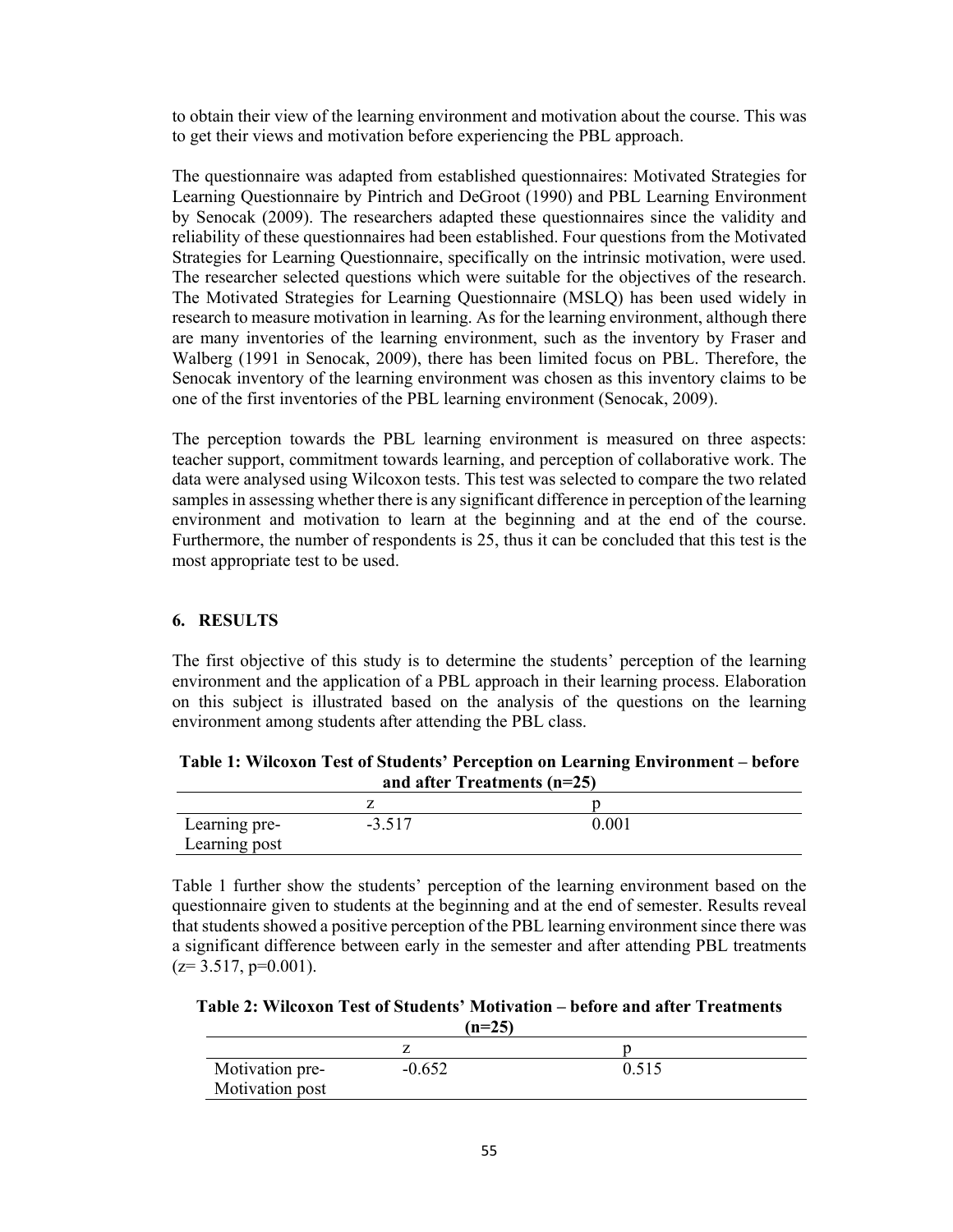The Wilcoxon test was used to measure the difference in students' motivation at the beginning and at the end of the semester. Based on the results, unfortunately, there was no difference in students' motivation as the z and p values were 0.652 and 0.515 respectively. Therefore, it can be concluded that PBL approach did not help students to boost their intrinsic motivation in class. Discussion on PBL did give positive perceptions on its implementation. This is supported by responses given in the questionnaire. Other than that, the researcher conducted informal interviews to get the students' opinion on the implementation of PBL for "Effective Communication". Students also submitted reflective writing, telling the facilitator what they gained from the two treatments of PBL.

Findings from this study showed positive perspectives of the implementation of PBL as students' learning approach. These findings are consistent with a research conducted by Albanese and Mitchell (1993), where they proved that students found PBL to be an approach which is more nurturing and enjoyable, compared to conventional instruction. Selcuk and Caliskan (2010) found that students showed a more positive attitude towards the course in two dimensions: quality of instruction and teaching methods and activities. Students experienced PBL for the first time, and it was a good sign that students seemed to accept PBL as one way of learning. Students still experience the non-PBL approach in other subjects, and if they can get more benefits using PBL in class, this method can be applied to other subjects later. Other than getting students' perception towards the implementation of PBL, other aspects should be taken into consideration, such as motivation of students while going through the process of learning.

This study found that students had a positive perception towards the implementation of PBL. However, in terms of students' motivation to learn, findings showed that the motivation did not change after students attended the PBL class. From the trend of the tasks score, it is believed that the students felt overwhelmed with the tasks (treatments). The score on the task was slightly decreased on task 4. Furthermore, the questionnaire, which was given at the end of the course, was distributed after the completion of task 4. In addition, based on the informal interviews, the students responded that they faced difficulties in completing the task as attention was also needed in other subjects. Thus, it can be said that the task made the student less motivated at the end of the course. Other than that, the students experienced PBL for only one semester; therefore, they might not be well versed yet with the system. One semester is insufficient for them to become accustomed to the new approach of learning (Hmelo-Silver, 2004). Zimmerman and Campillo (2003 in Loyens, Rikers and Schmidt, 2006) stated that although PBL can lead to effective solutions, students may face failure in the process of solving the problem, and this may affect their motivation. It is observed that the implementation of PBL in one semester could be treated as a limitation in studying motivation, as Effective Communication subject is only a part of degree course. In addition, the subject is regarded as a "service" subject or "university compulsory subject", where students might not engage themselves since this subject is not the main subject of their course. Students might be motivated to complete their core courses, whereas "Effective Communication" is only a part of course completion. Therefore, it could be said that motivation for one subject was not truly obvious since motivation needs to last for some time for degree completion purposes.

In summary, students showed positive perceptions of the PBL learning environment. Thus, it can be concluded that students preferred to have PBL as their learning approach. However, in taking the aspect of motivation to learn, students did not show improvement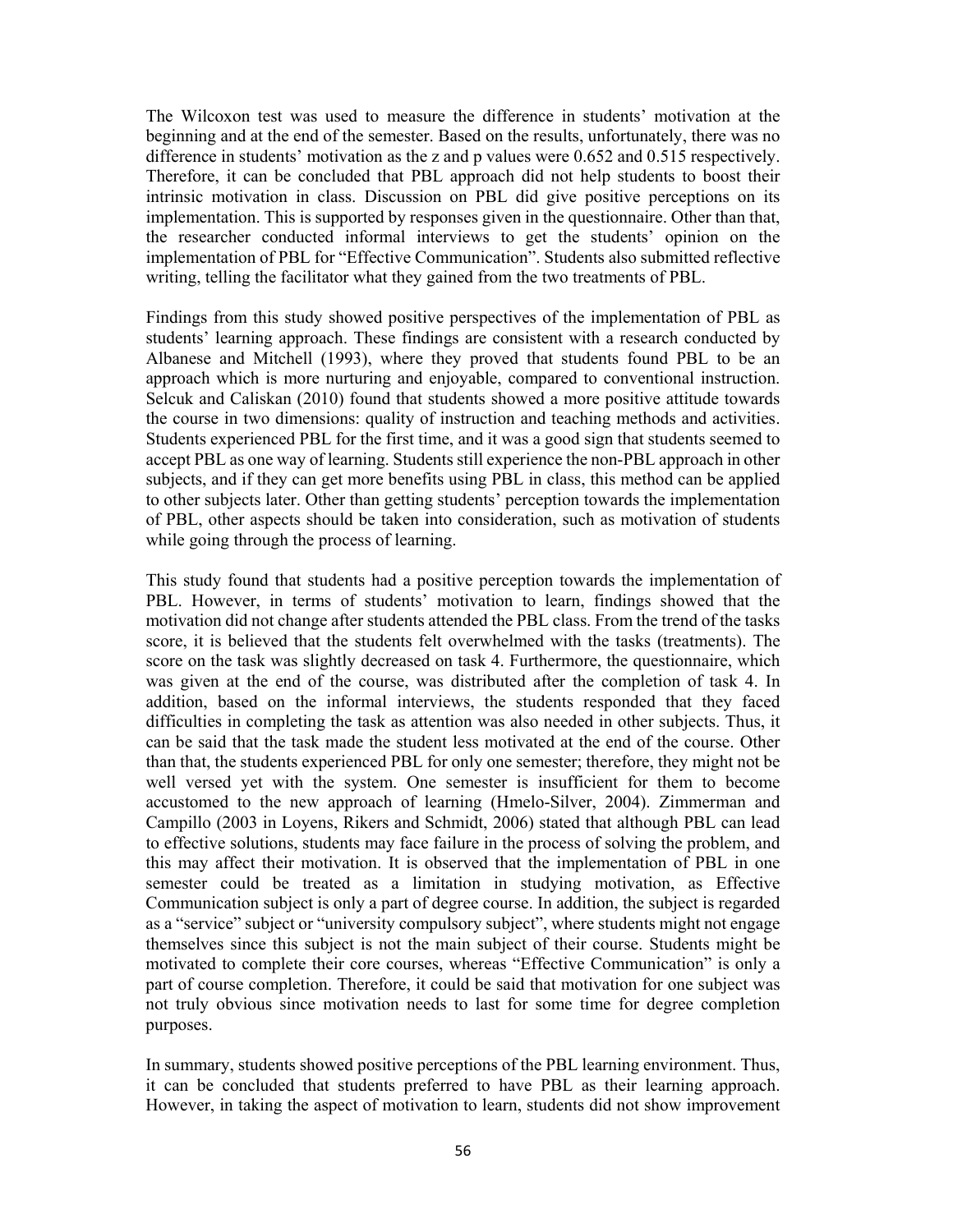in their motivation, or it could be said that PBL did not help the students to boost their intrinsic motivation.

#### **REFERENCES**

- Ahlfedlt, S. & Overland, K. (2002). Service and Problem Based Learning: Challenges for the Engaged Communication Scholar. North Dakota Journal of Speech & Theatre, Sep2002, 15, 73-78.
- Albanese, M. A. & Mitchell, S. (1993). Problem-based learning: A Review of Literature on Its Outcomes and Implementation Issues. Academic Medicine, 68, 52-81.
- Ali, Bashiran, Abdul Kader, & Siti Zubaidah. (2005). PBL: Impact on Communication Skills for Laws Students. International Conference of PBL, Lahti, Finland.
- Berhanuddin Mohd Salleh (2011). Konsep Pembelajaran Berasaskan Masalah. Berita Harian. Bil 13. 13-19 Jan. 2011.
- Chapman, D.W. (2002). Words That Make a Difference: Problem-based Learning in Communication Arts Courses. The Journal of General Education. 51(4).
- Dochy, F., Segers, M., Bossche, P.V.D., & Struyven, K. (2005). Students' Perceptions of A Problem Based Learning Environment. Learning Environments Research 8, 41– 66.
- Gijbels, D., Dochy, F., Bossche, P.V.D., & Segers, M. (2005). Effects of Problem-Based Learning: A Meta-Analysis from the Angle of Assessment. Review of Educational Research. 75: 27.
- Goodnough, K.C. & Woei, H. (2008). Engaging Teacher's Pedagogical Content Knowledge: Adopting a Nine-Step of Problem-Based Learning Model. The Interdisciplinary Journal of Problem-Based Learning, l2(2), 2008.
- Hill, J. (2007). Instructional Communication Curricula in the California State University System. Conference Papers – National Communication Association, 2007, 1-22. 90.
- Hmelo-Silver, C. E. (2004). Problem-based learning: What and how Do Students Learn? Educational Psychology Review, 16(3), 235-266.
- Kim, K.J. & Kwon. B.D. (2003). An Application of Problem Based Learning to an Earth Science Course in Higher Education. Journal of Korean Earth Science Society, 24(2), 108−116.
- Loyens, S.M.M, Rikers, R.M.J.P., & Schmidt, H.G. (2006). Students' Conceptions of Constructivist Learning: A Comparison between a Traditional and a PBL Curriculum. Advances in Health Science Education, 11, 365-379.
- Ministry of Higher Education Malaysia (2005).Soft Skills Development Module for Institutions of Higher Learning Malaysia. Serdang, Universiti Putra Malaysia Press. 1- 5.
- Neo, M. & Neo, T. (2005). A multimedia-enhanced problem-based learning experience in the Malaysian classroom. Learning, Media and Technology. 30(1), 41-53.
- Norman, G. & Schmidt, H. G. (2000). Effectiveness of Problem-based learning Curricula: Theory, Practice and Paper Darts. Medical Education. 34, 721-728.
- Nur Izzati, A., Rohani. A.T. & Rosini,A. (2010). The Effect of Problem based Learning on Mathematics Performance and Affective Attributes in Learning Statistics at Form Four Secondary Level. Procedia Social and Behavioural Sciences. 8,370-376.